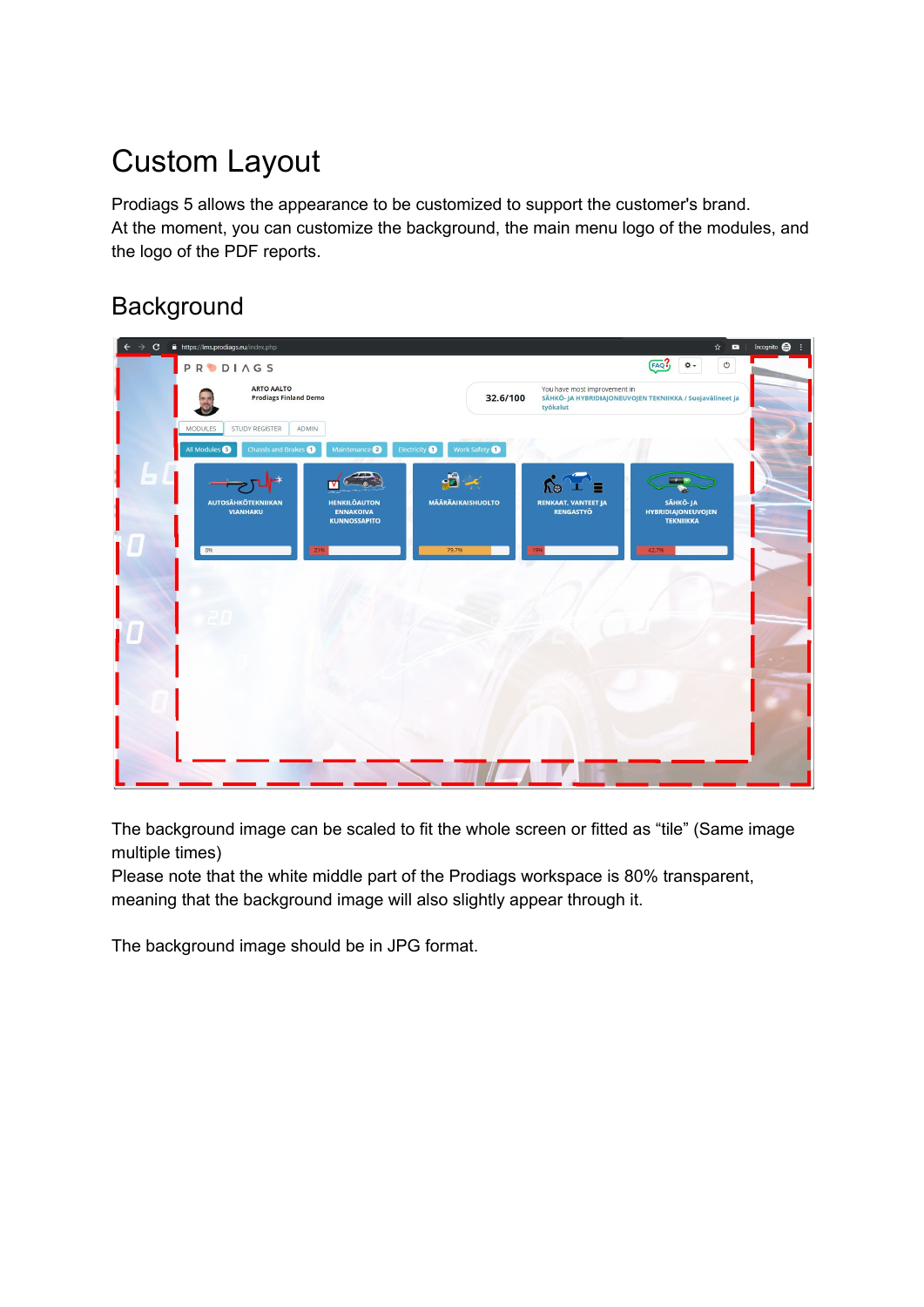### Main menu and PDF reports logo



There is an option for the logo in the main view of the course modules and in the teachers PDF reports.

The organization can have two different types of logos, squares and/or rectangles. In the main view, the square is the primary logo and the rectangle logo in the printouts.

The logos must be in PNG format. If you use transparency, design your logo so that it works visually in the way you want it with a white background. Also note that the white background in the main view has 80% transparency relative to the background image.